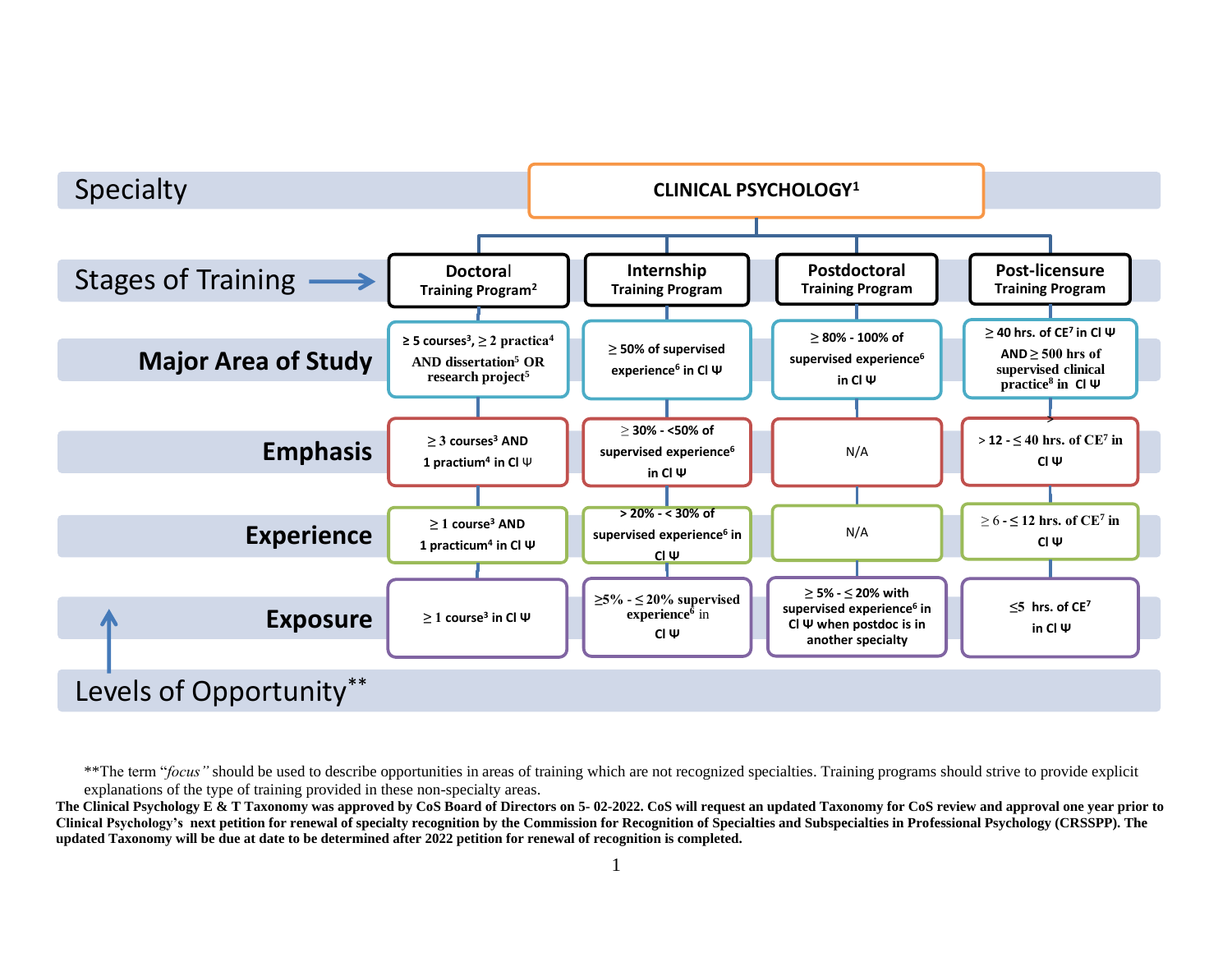### **Common Definitions and Criteria Across All Recognized Specialties Clarifications to help recognized specialties use the APA-Taxonomy \* in a consistent manner**

- Broad and general training forms the core of education and training in health service psychology. Programs are accredited by the American Psychological Association or Canadian Psychological Association. Programs integrate the broad and general training with those educational and training activities related to recognized specialties as determined by the specialty and described in a specialty taxonomy. In addition, each specialty will have education and training guidelines consistent with its specialty area. Specialty training may be acquired at the doctoral, doctoral internship, postdoctoral, or post licensure stages as defined by the specialty.
- By definition, postdoctoral education and training is a Major Area of Study in a specialty recognized by the Commission for the Recognition of Specialties and Subspecialties in Professional Psychology (CRSSPP) and requires that 80% or more of time be spent in the specialty area. At the postdoctoral training stage, as per above, it is recognized that training in the Major Area of Study will be consistent with the education and training guidelines set forth by the specialty*.*
- A course is typically defined as 3 semester-credit hours (or equivalent) in a health service psychology training program accredited by the American Psychological Association (APA) or the Canadian Psychological Association (CPA).
- A practicum is typically defined as the equivalent of one academic year (e.g., 9 months, in semester or quarter systems) consisting of supervised training for at least 8 hours per week, or its equivalent, with at least 50% of time in the provision of clinical services.
- Consistent with what is described in CoA *Standards of Accreditation*, supervision should be provided by persons with competencies in the specialty demonstrated by appropriate training, credentials, and qualifications for training in the specialty as defined by the specialty.
- Additional training experiences can also include, but are not limited to, research experiences, lab meetings, brown bags, lecture/colloquia series, and grand rounds, as defined by the specialty.
- For definitions of continuing education (CE) and continuing professional development (CPD) see the APA Quality Professional Development [and Continuing Education Resolution.](https://www.apa.org/about/policy/improving-quality) A continuing education (CE) course is defined as an organized program by the American Psychological Association or Canadian Psychological Association, a State Psychological Association, or other major provider of CE (e.g., Society of Behavioral Medicine).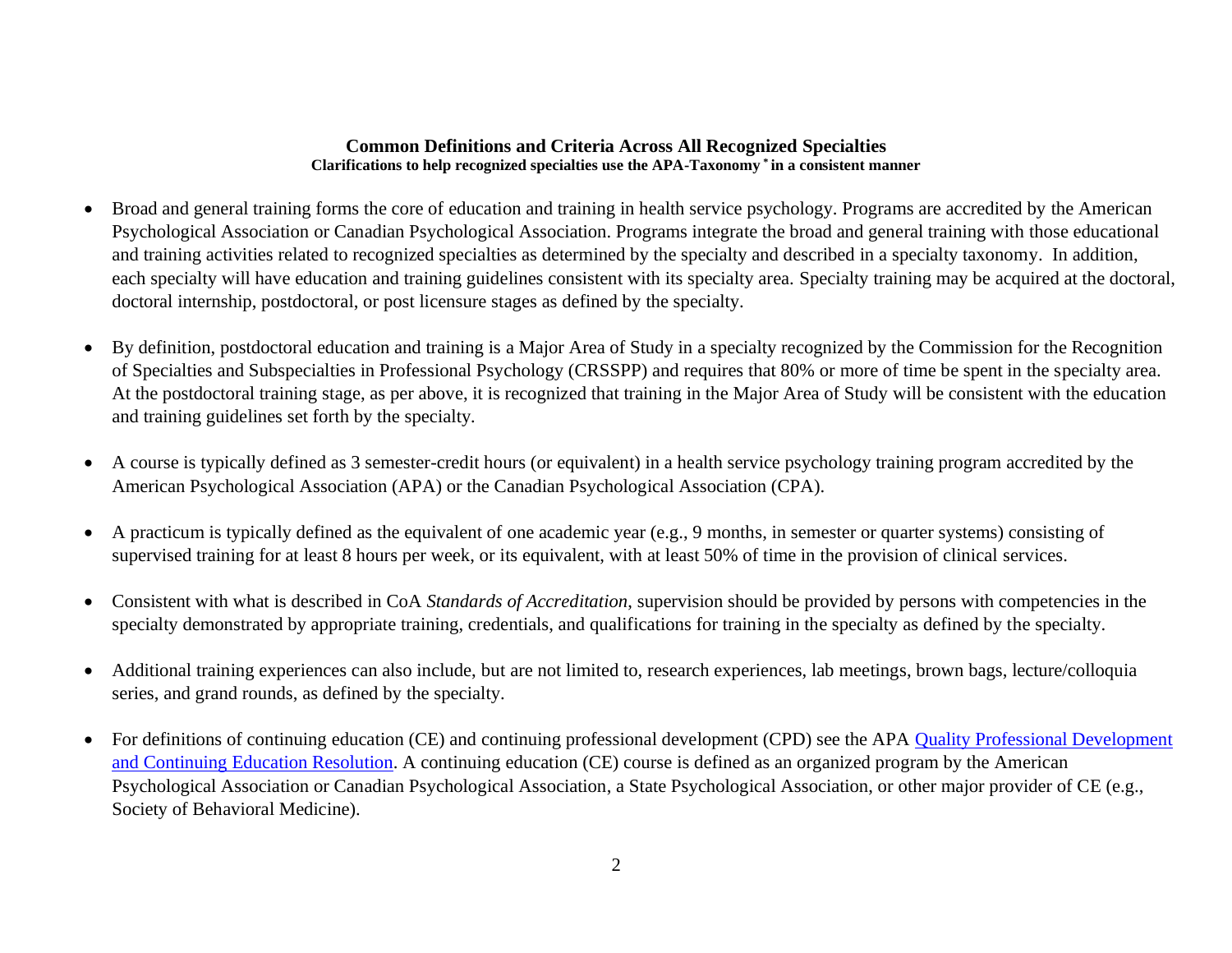# **Specialty Specific Definitions and Criteria**

Use superscripts in table entries above to reference footnotes provide in this section which expand upon or clarify table entries as needed.

 $1$ Clinical psychology is the psychological specialty that provides continuing and comprehensive mental and behavioral health care for individuals and families; consultation to agencies and communities; training, education and supervision; and research-based practice. It is a specialty in breadth — one that is broadly inclusive of severe psychopathology — and marked by comprehensiveness and integration of knowledge and skill from a broad array of disciplines within and outside of psychology proper. The scope of clinical psychology encompasses all ages, multiple diversities and varied systems.

<sup>2</sup>Education and training in APA-accredited programs in Clinical Psychology provide students with a broad and general education that includes research, scholarship, and training as a health service provider. Depending on the local graduate program's model of education and training, students have learning opportunities that include professional services for the diagnosis, assessment, evaluation, treatment, and prevention of psychological, emotional, psychophysiological, and behavioral disorders across the lifespan. Accredited doctoral programs may provide services directly or support and facilitate the provision of services through supervision, teaching, research, management, administration, advocacy, and similar roles. The recognized specialty of clinical psychology utilizes a competency model to articulate expected student learning outcomes (Rodolfo et al. 2005, 2014). The model defines core foundational and functional competencies in health service psychology across three levels of professional development: readiness for practicum, readiness for internship, and readiness for entry to practice.

<sup>3</sup>A graduate course is defined as a 3-credit hour semester long course (or equivalent quarter credit hours). For the designation at the Major Area of Study at the Doctoral stage of training, two of these courses must be dedicated Clinical Psychology courses in the areas of psychopathology, assessment, treatment, and consultation. The other three courses (or remaining hours) can be a combination of material from other courses that would equate to a course equivalent (e.g., half of a semester of two separate assessment courses focused on Clinical Psychology material that combine to a course equivalent of a full semester). For the designation at the Emphasis level, one of these three courses must be a dedicated Clinical Psychology course in the area of treatment, assessment, and/or psychopathology. The other two courses (or remaining hours) can be a combination of material from other courses that would equate to a course equivalent (e.g., half of a semester of two separate assessment courses focused on material that combine to a course equivalent of a full semester). For all levels (i.e., Major Area of Study, Emphasis, Experience, Exposure), course material from a discipline-specific knowledge course (e.g., developmental requirement for accreditation standards) does not count toward any of the course requirements for the clinical psychology specialty.

<sup>4</sup>A Clinical Psychology Practicum is defined as a practicum experience (approximately 9 months) of supervised training, at least 8 hours per week or its equivalent (e.g., a minimum of 240 total hours) with at least 50% of clinical service delivery with a Clinical Psychology focused presenting concern.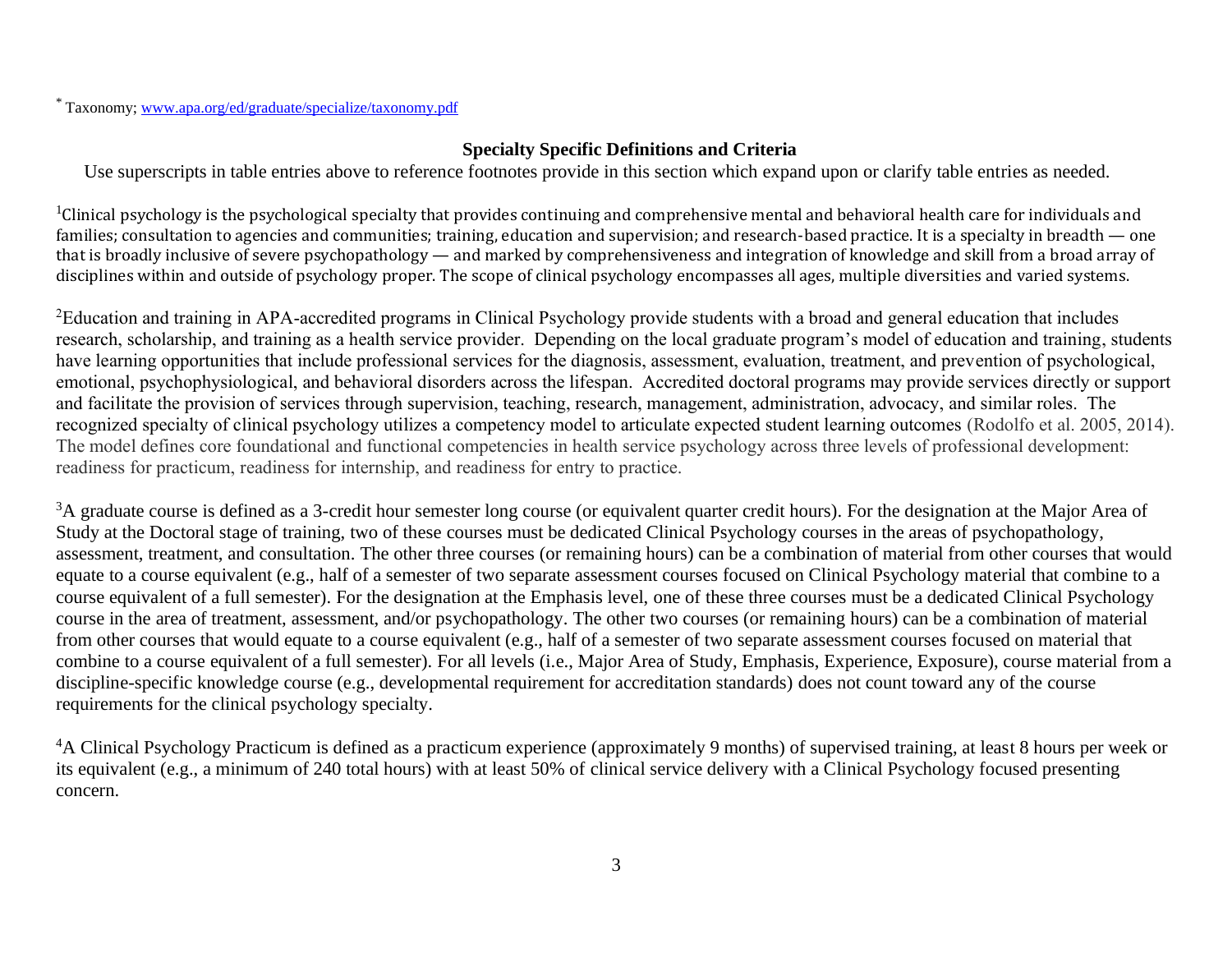**<sup>5</sup>**A dissertation project is an original quantitative, qualitative, or case study, program evaluation, theoretical paper, or literature review that makes a substantive contribution to the literature as required by the doctoral program. The dissertation or research project must be clearly within the specialty of Clinical Psychology.

<sup>6</sup>Supervised experience in Clinical Psychology must include at least 50% clinical service delivery within each level of opportunity and the remainder of the supervised experience can include seminar attendance, readings, research, teaching, and program development.

 ${}^{7}$ CE coursework must be approved by APA or by another major mental health or medical organization. CE credit may be earned for verified attendance at or participation in any program given by one of the following sponsors: 1. American Psychological Association or its affiliates; 2. The National Register of Health Service Providers in Psychology; 3. Association of State and Provincial Psychology Boards; 4. American Medical Association or its affiliates; 5. Any regionally accredited school, college or university. 5. State Psychological Associations with this permission. It should be noted that Continuing Education (CE) is intended to build upon a completed doctoral program in psychology. It is not a substitute for the basic academic education and training needed for entry to the field of psychology, nor should it be the primary vehicle for career changes from one APA-recognized specialty to another.

<sup>8</sup>Clinical psychology supervised practice is by a licensed psychologist who attended an APA doctoral program in Clinical or Counseling Psychology, is board certified in Clinical Psychology, or who functions as a Clinical Psychologist per the American Board of Clinical Psychology (ABCP) definition. The Specialty Specific Requirements for identification as a clinical psychologist are as follows:

- Successful completion of an APA- or CPA-accredited or APPIC member postdoctoral residency/fellowship program in clinical psychology, or
- Three years post-doctoral experience as a Clinical Psychologist. One of the three years must have been supervised by a Clinical Psychologist.

In addition, it is expected that individuals whose degree is from an APA or CPA accredited program in Counseling Psychology or a Combined Counseling/School Program demonstrate self-identification as a Clinical Psychologist and an expected continued identification with the specialty. <htpps://abpp.org/applicant-information/specialtyboards/clinicalpsychology>

.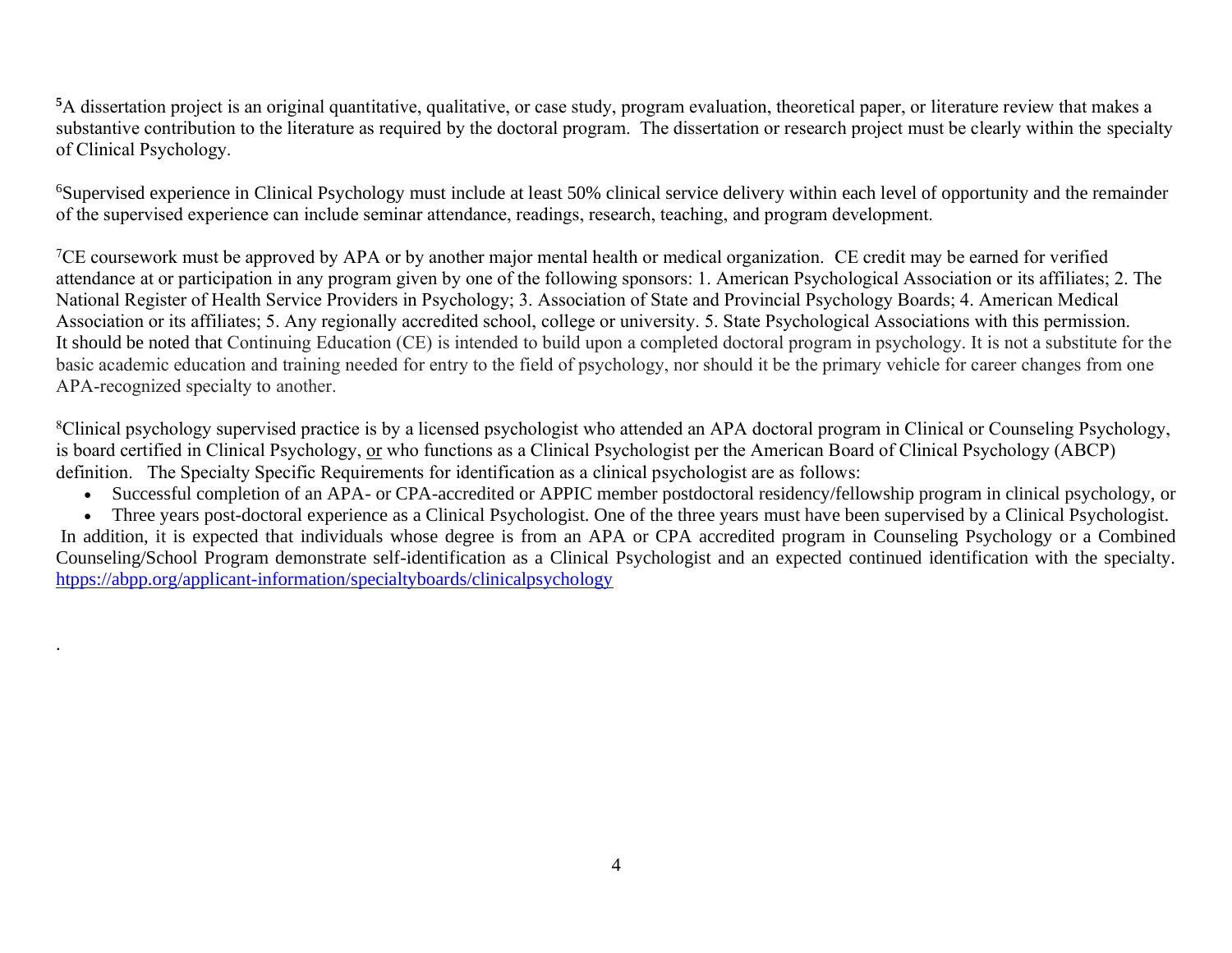#### **Examples of Program Descriptors for Each Stage of Training**

#### **Doctoral**

University X follows the recommendations of the American Psychological Association for broad and general education and training for Health Service Psychologists and aims to educate and train students in the practice of evidence-based clinical psychology to serve diverse populations. The *Major are of Study* of clinical psychology at University X requires students to complete at least eight courses following discipline-specific domains: the history and systems of psychology; affective aspects of behavior; biological aspects of behavior; cognitive aspects of behavior; developmental aspects of behavior; social aspects of behavior; and an advanced integration of these areas. Knowledge of research and quantitative methods is also necessary, including research methods, quantitative methods of data analysis, and psychometric theory. At least four practica are required. To achieve these aims the curriculum focuses on the development of professional skills in the nine profession-wide competencies outlined by APA, including research, ethics and legal standards, individual and cultural diversity, professional values, attitudes and behavior, communication and interpersonal skills, assessment, intervention, supervision, and consultation and interprofessional/interdisciplinary skills. An original quantitative or qualitative dissertation in the specialty is required. University X offers an *Emphasis* in the specialty of Clinical Psychology via enrollment in four required courses and two practica. An *Experience* requirement is met in Clinical Psychology when trainees in this program enroll in one course and one practicum. An *Exposure* requirement is met by enrolling in one course in Clinical psychology.

#### **Doctoral internship**

The internship, Program Y, at a VA Medical Center affiliated with a University School of Medicine offers interns a *Major Area of Study* in clinical psychology and provides healthcare services to diverse populations of veterans. Program Y provides primary, secondary, and tertiary care services in multiple areas, and provides specialized services for specific clinical problems. Interns choose one of three tracks: General Mental Health (with choice of an Addiction *Focus*, a PTSD/Comprehensive Outpatient Mental Health *Focus*, or a Serious Mental Illness *Emphasis*) and Clinical Health Psychology *Emphasis;* or Clinical Neuropsychology *Emphasis*. The accredited internship includes a combination of formal didactics, seminars, and informal, one-to-one teaching during regular supervisory meetings. Formal seminars that all interns are required to attend include an advanced CBT seminar, a core seminar, a journal club, and a monthly Psychology Colloquia. In each *Emphasis* area there are opportunities to attend lectures, seminars, and Grand Rounds offered through the affiliated University School of Medicine such as a clinical neuropsychology seminar and a clinical health psychology conference and didactics/seminars in each of the *Focus* or *Emphasis* options of the General Mental Health track. Frequently, students give clinical and research presentations in these seminars. Interns in the affiliated University School of Medicine Program are expected to specify a goal for empirical research or scholarly activity involving collaboration and mentorship with a faculty member. They are provided with four hours each week to work on this goal. By the end of the training year, each intern will be expected to provide a specific product of this collaboration such as a formal presentation as part of one the existing seminars or conferences, a presentation at a regional or national meeting, or a completed draft manuscript for publication (research may include work on the intern's dissertation). Ongoing research opportunities may exist for interns to become involved.